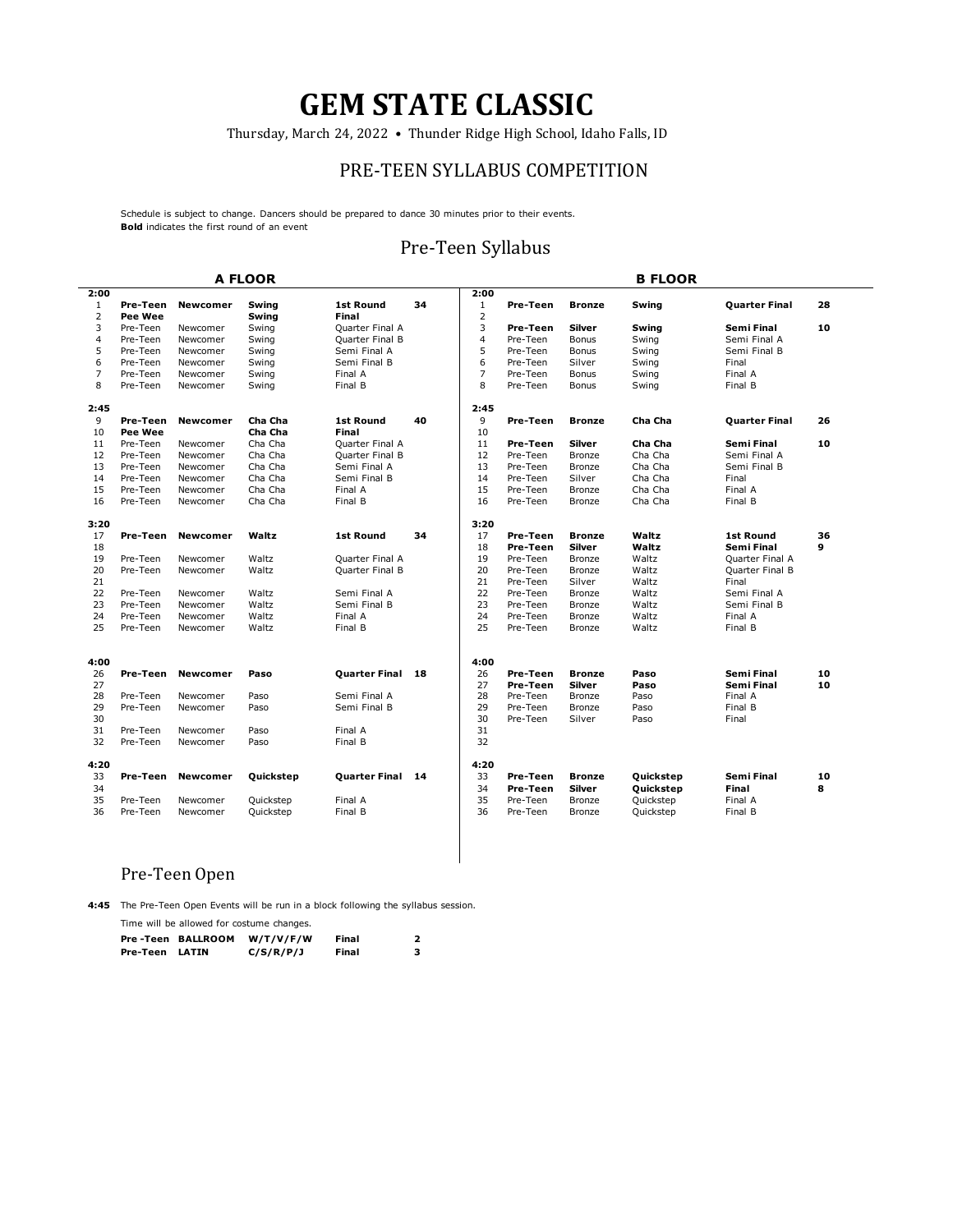Saturday, March 26, 2022 • Thunder Ridge High School, Idaho Falls, ID

# JUNIOR SYLLABUS COMPETITION

Schedule is subject to change. Dancers should be prepared to dance 30 minutes prior to their events. **Bold** indicates the first round of an event

|                     | A FLOOR          |                                            |                            |                              |    |                                | <b>B FLOOR</b>          |                     |                            |                                    |          |
|---------------------|------------------|--------------------------------------------|----------------------------|------------------------------|----|--------------------------------|-------------------------|---------------------|----------------------------|------------------------------------|----------|
|                     |                  | 8:00 These events will use the whole floor |                            |                              |    | 8:00                           |                         |                     |                            |                                    |          |
| 1<br>$\overline{2}$ | Junior           | <b>Bronze</b>                              | Quickstep                  | <b>Quarter Final</b>         | 23 | $\mathbf{1}$<br>$\overline{2}$ | Junior<br><b>Junior</b> | Silver 1<br>Gold    | Quickstep<br>Quickstep     | <b>Quarter Final</b><br>Semi Final | 25<br>10 |
| 3                   | Junior           | Bronze                                     | Quickstep                  | Semi Final A                 |    | 3                              | Junior                  | Silver <sub>2</sub> | Quickstep                  | Semi Final                         | 14       |
| 4                   | Junior           | Bronze                                     | Quickstep                  | Semi Final B                 |    | $\overline{4}$                 | Junior                  | Silver 1            | Quickstep                  | Semi Final                         |          |
| 5                   | Junior           | Bronze                                     | Quickstep                  | Final A                      |    | 5                              | Junior                  | Gold                | Quickstep                  | Final                              |          |
| 6                   | Junior           | Bronze                                     | Quickstep                  | Final B                      |    | 6                              | Junior                  | Silver 2            | Quickstep                  | Final                              |          |
| $\overline{7}$      |                  |                                            |                            |                              |    | $\overline{7}$                 | Junior                  | Silver 1            | Quickstep                  | Final                              |          |
| 8:30                |                  |                                            |                            |                              |    | 8:30                           |                         |                     |                            |                                    |          |
| 8                   | Junior           | <b>Bronze</b>                              | Paso                       | <b>1st Round</b>             | 32 | 8                              | <b>Junior</b>           | Silver 1            | Paso                       | <b>Quarter Final</b>               | 24       |
| 9                   | Junior           | <b>Bronze</b>                              | Paso                       | <b>Ouarter Final A</b>       |    | 9                              | <b>Junior</b>           | Gold                | Paso                       | Semi Final                         | 8        |
| 10                  | Junior           | Bronze                                     | Paso                       | Quarter Final B              |    | 10                             | Junior                  | Silver <sub>2</sub> | Paso                       | Semi Final                         | 10       |
| 11                  | Junior           | Bronze                                     | Paso                       | Semi Final A                 |    | 11                             | Junior                  | Silver 1            | Paso                       | Semi Final                         |          |
| 12                  | Junior           | Bronze                                     | Paso                       | Semi Final B                 |    | 12                             | Junior                  | Gold                | Paso                       | Final                              |          |
| 13                  | Junior           | Bronze                                     | Paso                       | Final A                      |    | 13                             | Junior                  | Silver 2            | Paso                       | Final                              |          |
| 14                  | Junior           | Bronze                                     | Paso                       | Final B                      |    | 14                             | Junior                  | Silver 1            | Paso                       | Final                              |          |
|                     |                  |                                            |                            |                              |    |                                |                         |                     |                            |                                    |          |
| 9:00                |                  |                                            |                            |                              |    | 9:00                           |                         |                     |                            |                                    |          |
| 15                  | <b>Junior</b>    | <b>Bronze</b>                              | Am. Waltz                  | <b>1st Round</b>             | 35 | 15                             | <b>Junior</b>           | Silver 1            | Am. Waltz                  | <b>1st Round</b>                   | 24       |
| 16                  | Junior           | Bronze                                     | Am. Waltz                  | Quarter Final A              |    | 16                             | Junior                  | Silver <sub>2</sub> | Am. Waltz                  | <b>Quarter Final</b>               | 23       |
| 17                  | Junior           | Bronze                                     | Am. Waltz                  | Quarter Final B              |    | 17<br>18                       | Junior                  | Silver 1<br>Gold    | Am. Waltz<br>Am. Waltz     | Quarter Final<br>Semi Final        | 5        |
| 18<br>19            | Junior<br>Junior | Bronze<br>Bronze                           | Am. Waltz<br>Am. Waltz     | Semi Final A<br>Semi Final B |    | 19                             | Junior<br>Junior        | Silver <sub>2</sub> | Am. Waltz                  | Semi Final                         |          |
| 20                  | Junior           | <b>Bronze</b>                              | Am. Waltz                  | Final A                      |    | 20                             | Junior                  | Silver 1            | Am. Waltz                  | Semi Final                         |          |
| 22                  | Junior           | <b>Bronze</b>                              | Am. Waltz                  | Final B                      |    | 22                             | Junior                  | Gold                | Am. Waltz                  | Final                              |          |
| 23                  |                  |                                            |                            |                              |    | 23                             | Junior                  | Silver 2            | Am. Waltz                  | Final                              |          |
| 24                  |                  |                                            |                            |                              |    | 24                             | Junior                  | Silver 1            | Am. Waltz                  | Final                              |          |
| 9:40                |                  |                                            |                            |                              |    | 9:40                           |                         |                     |                            |                                    |          |
| 25                  | <b>Junior</b>    | <b>Newcomer</b>                            | Am. Cha Cha                | Quarter Final                | 46 | 25                             | Junior                  | Silver 1            | Am. Cha Cha                | <b>1st Round</b>                   | 38       |
| 26                  | <b>Junior</b>    | <b>Bronze</b>                              | Am. Cha Cha                | <b>Quarter Final</b>         | 17 | 26                             | <b>Junior</b>           | Silver <sub>2</sub> | Am. Cha Cha                | <b>Quarter Final</b>               | 25       |
| 27                  | Junior           | Newcomer                                   | Am. Cha Cha                | Semi Final A                 |    | 27                             | Junior                  | Silver 1            | Am. Cha Cha                | Quarter Final                      |          |
| 28                  | Junior           | Newcomer                                   | Am. Cha Cha                | Semi Final B                 |    | 28<br>29                       | Junior                  | Gold                | Am. Cha Cha                | Semi Final                         | 8        |
| 29                  | Junior           | Bronze                                     | Am. Cha Cha                | Semi Final A                 |    |                                | Junior                  | Silver 2            | Am. Cha Cha                | Semi Final                         |          |
| 30                  | Junior           | <b>Bronze</b>                              | Am. Cha Cha                | Semi Final B                 |    | 30                             | Junior                  | Silver 1            | Am. Cha Cha                | Semi Final                         |          |
| 31<br>32            | Junior<br>Junior | Newcomer<br>Newcomer                       | Am. Cha Cha<br>Am. Cha Cha | Final A<br>Final B           |    | 31<br>32                       | Junior<br>Junior        | Gold<br>Silver 1    | Am. Cha Cha<br>Am. Cha Cha | Final<br>Final                     |          |
| 33                  | Junior           | Bronze                                     | Am. Cha Cha                | Final A                      |    | 33                             | Junior                  | Silver 2            | Am. Cha Cha                | Final                              |          |
|                     |                  |                                            |                            |                              |    |                                |                         |                     |                            |                                    |          |
| 10:30               |                  |                                            |                            |                              |    | 10:30                          |                         |                     |                            |                                    |          |
| 34                  | <b>Junior</b>    | <b>Newcomer</b>                            | Swing                      | <b>1st Round</b>             | 54 | 34                             | Junior                  | <b>Bonus</b>        | Swing                      | <b>1st Round</b>                   | 90       |
| 35                  | Junior           | Newcomer                                   | Swing                      | Semi Final A                 |    | 35                             | Junior                  | Bonus               | Swing                      | 2nd Round                          |          |
| 36                  | Junior           | Newcomer                                   | Swing                      | Semi Final B                 |    | 36                             | Junior                  | Bonus               | Swing                      | Quarter Final                      |          |
| 37                  | Junior           | Newcomer                                   | Swing                      | Final A                      |    | 37                             | Junior                  | Bonus               | Swing                      | Semi Final                         |          |
| 38                  | Junior           | Newcomer                                   | Swing                      | Final B                      |    | 38                             | Junior                  | Bonus               | Swing                      | Final                              |          |
|                     |                  |                                            |                            |                              |    |                                |                         |                     |                            |                                    |          |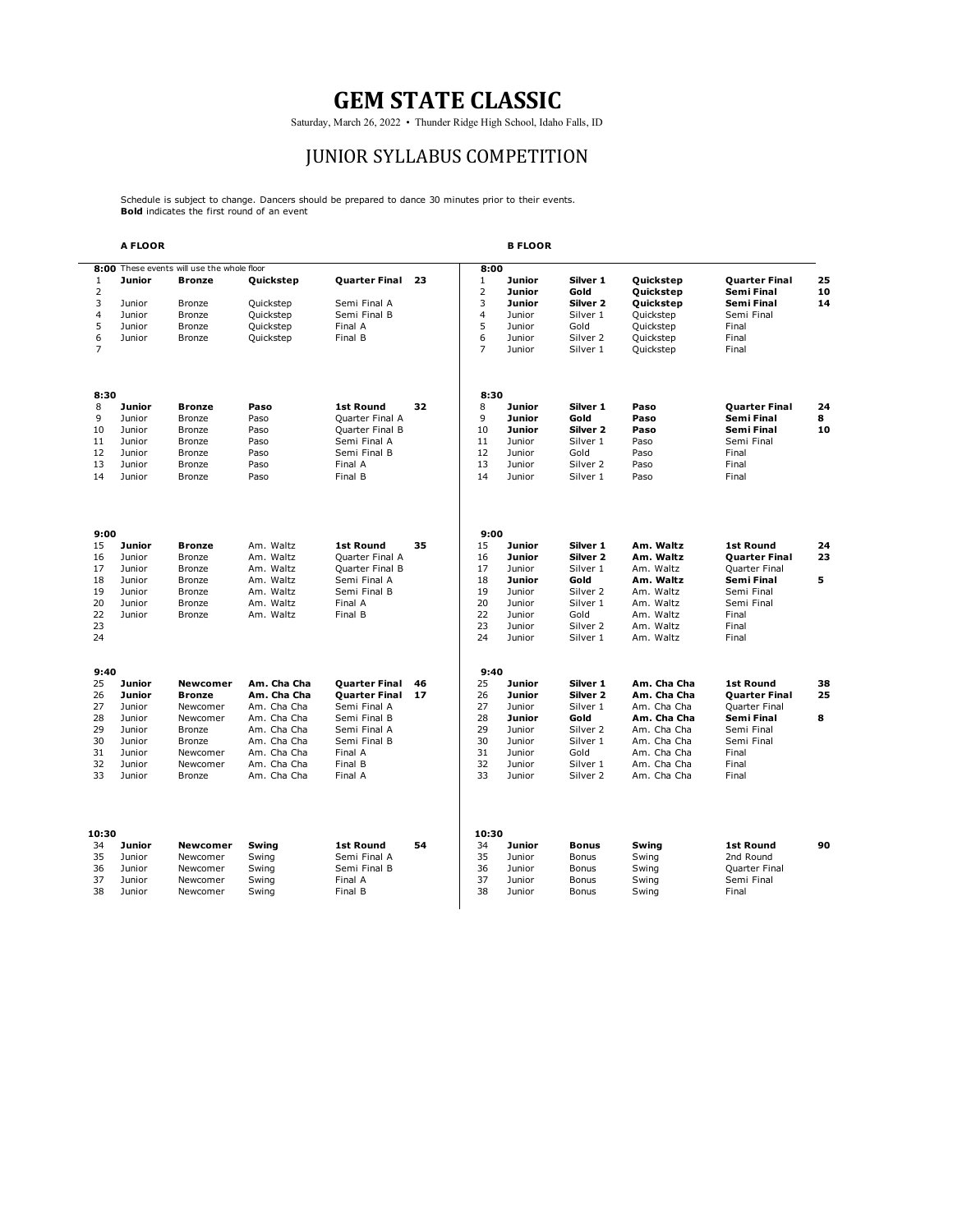Saturday, March 26, 2022 • Thunder Ridge High School, Idaho Falls, ID

#### YOUTH SYLLABUS COMPETITION

Schedule is subject to change. Dancers should be prepared to dance 30 minutes prior to their events. **Bold** indicates the first round of an event

**5:10 Youth 1st Round/5 70**

**Lindy Hop**

|                | A FLOOR        |                                       |                        |                                    |    |                | <b>B FLOOR</b> |                                 |                        |                          |     |
|----------------|----------------|---------------------------------------|------------------------|------------------------------------|----|----------------|----------------|---------------------------------|------------------------|--------------------------|-----|
| 12:00          |                |                                       |                        |                                    |    | 12:00          |                |                                 |                        |                          |     |
| $\mathbf{1}$   | Youth          | Newcomer                              | Swing                  | 1st Round                          | 60 | $\mathbf{1}$   | Youth          | <b>Bonus</b>                    | Swing                  | <b>1st Round</b>         | 150 |
| $\overline{2}$ | Youth          | Newcomer                              | Swing                  | 2nd Round A                        |    | 2              | Youth          | Bonus                           | Swing                  | 2nd Round                |     |
| 3              | Youth          | Newcomer                              | Swing                  | 2nd Round B                        |    | 3              | Youth          | Bonus                           | Swing                  | 3rd Round                |     |
| 4              | Youth          | Newcomer                              | Swing                  | Quarter Final A                    |    | 4              | Youth          | Bonus                           | Swing                  | 4th Round                |     |
| 5              | Youth          | Newcomer                              | Swing                  | Quarter Final B                    |    | 5              | Youth          | Bonus                           | Swing                  | Quarter Final            |     |
| 6              | Youth          | Newcomer                              | Swing                  | Semi Final A                       |    | 6              | Youth          | Bonus                           | Swing                  | Semi Final               |     |
| 7              | Youth          | Newcomer                              | Swing                  | Semi Final B                       |    | $\overline{7}$ | Youth          | Bonus                           | Swing                  | Final                    |     |
| 8              | Youth          | Newcomer                              | Swing                  | Final A                            |    |                |                |                                 |                        |                          |     |
| 9              | Youth          | Newcomer                              | Swing                  | Final B                            |    |                |                |                                 |                        |                          |     |
| 1:20           |                |                                       |                        |                                    |    | 12:50          |                |                                 |                        |                          |     |
| 10             | Youth          | <b>Newcomer</b>                       | Cha Cha                | <b>1st Round</b>                   | 45 |                | Youth          | Silver 1                        | Am. Cha Cha            | <b>1st Round</b>         | 32  |
| 11             | Youth          | Gold 2                                | Am. Cha Cha            | <b>Quarter Final</b>               | 27 |                | Youth          | Silver 2                        | Am. Cha Cha            | <b>1st Round</b>         | 32  |
| 12             | Youth          | <b>Bronze</b>                         | Am. Cha Cha            | Quarter Final                      | 23 |                | Youth          | Gold 1                          | Am. Cha Cha            | <b>Quarter Final</b>     | 30  |
| 13             | Youth          | Newcomer                              | Cha Cha                | Quarter Final A                    |    |                | Youth          | Silver 1                        | Am. Cha Cha            | Quarter Final            |     |
| 14             | Youth          | Newcomer                              | Cha Cha                | Quarter Final B                    |    |                | Youth          | Silver 2                        | Am. Cha Cha            | Quarter Final            |     |
| 15             | Youth          | Gold 2                                | Am. Cha Cha            | Semi Final                         |    |                | Youth          | Gold 1                          | Am. Cha Cha            | Semi Final               |     |
| 16             | Youth          | Bronze                                | Am. Cha Cha            | Semi Final A                       |    |                | Youth          | Silver 1                        | Am. Cha Cha            | Semi Final               |     |
| 17             | Youth          | <b>Bronze</b>                         | Am. Cha Cha            | Semi Final B                       |    |                | Youth          | Silver <sub>2</sub>             | Am. Cha Cha            | Semi Final               |     |
| 18             | Youth          | Newcomer                              | Am. Cha Cha            | Semi Final A                       |    |                | Youth          | Gold 1                          | Am. Cha Cha            | Final                    |     |
| 19             | Youth          | Newcomer                              | Am. Cha Cha            | Semi Final B                       |    |                | Youth          | Silver 1                        | Am. Cha Cha            | Semi Final               |     |
| 20             | Youth          | Gold 2                                | Am. Cha Cha            | Final                              |    |                | Youth          | Silver 2                        | Am. Cha Cha            | Semi Final               |     |
| 21             | Youth          | Newcomer                              | Cha Cha                | Final A                            |    |                | Youth          | Silver 1                        | Am. Cha Cha            | Final                    |     |
| 22             | Youth          | Newcomer                              | Cha Cha                | Final B                            |    |                | Youth          | Silver 2                        | Am. Cha Cha            | Final                    |     |
| 23             | Youth          | Bronze                                | Cha Cha                | Final A                            |    |                |                |                                 |                        |                          |     |
| 24             | Youth          | Bronze                                | Cha Cha                | Final B                            |    |                |                |                                 |                        |                          |     |
|                |                |                                       |                        |                                    |    |                |                |                                 |                        |                          |     |
| 2:30           |                | These events will use the whole floor |                        |                                    |    | 1:40           |                |                                 |                        |                          |     |
| 25             | Youth          | <b>Bronze</b>                         | Am. Waltz              | <b>1st Round</b>                   | 58 | 14             | Youth          | Silver 1                        | Am. Waltz              | <b>1st Round</b>         | 32  |
| 26             | Youth          | Gold 2                                | Am. Waltz              | <b>Quarter Final</b>               | 24 | 15             | Youth          | Silver 2                        | Am. Waltz              | <b>1st Round</b>         | 32  |
| 27             | Youth          | Bronze                                | Am. Waltz              | 2nd Round A                        |    | 16             | Youth          | Gold 1                          | Am. Waltz              | <b>Quarter Final</b>     | 28  |
| 28             | Youth          | Bronze                                | Am. Waltz              | 2nd Round B                        |    | 17             | Youth          | Silver 1                        | Am. Waltz              | Quarter Final            |     |
| 29<br>30       | Youth          | Gold 2                                | Am. Waltz              | Semi Final                         |    | 18<br>19       | Youth          | Silver 2<br>Gold 1              | Am. Waltz              | Quarter Final            |     |
| 31             | Youth          | <b>Bronze</b>                         | Am. Waltz              | Quarter Final A<br>Quarter Final B |    | 20             | Youth          |                                 | Am. Waltz              | Semi Final               |     |
| 32             | Youth          | <b>Bronze</b>                         | Am. Waltz              |                                    |    |                | Youth          | Silver 1<br>Silver 2            | Am. Waltz              | Semi Final               |     |
|                | Youth          | Gold 2                                | Am. Waltz              | Final                              |    |                | Youth          | Gold 1                          | Am. Waltz              | Semi Final               |     |
| 33             | Youth          | Bronze                                | Am. Waltz              | Semi Final A                       |    |                | Youth          |                                 | Am. Waltz              | Final                    |     |
| 34<br>35       | Youth<br>Youth | Bronze                                | Am. Waltz<br>Am. Waltz | Semi Final B<br>Final A            |    |                | Youth          | Silver 1<br>Silver <sub>2</sub> | Am. Waltz<br>Am. Waltz | Semi Final<br>Semi Final |     |
| 36             | Youth          | <b>Bronze</b><br>Bronze               | Am. Waltz              | Final B                            |    |                | Youth<br>Youth | Silver 1                        | Am. Waltz              | Final                    |     |
|                |                |                                       |                        |                                    |    |                | Youth          | Silver <sub>2</sub>             | Am. Waltz              | Final                    |     |
|                |                |                                       |                        |                                    |    |                |                |                                 |                        |                          |     |
| 3:40<br>37     | Youth          | <b>Bronze</b>                         | Paso                   | <b>1st Round</b>                   | 47 | 2:30           |                |                                 |                        |                          |     |
| 38             | Youth          | Gold 2                                | Paso                   | Quarter Final                      | 15 |                | Youth          | Silver                          | Paso                   | <b>1st Round</b>         | 33  |
| 39             | Youth          | Bronze                                | Paso                   | Quarter Final A                    |    |                | Youth          | Gold 1                          | Paso                   | Quarter Final            | 26  |
| 40             | Youth          | Bronze                                | Paso                   | Quarter Final B                    |    |                |                |                                 |                        |                          |     |
| 41             | Youth          | Gold 2                                | Paso                   | Semi Final                         |    |                | Youth          | Silver                          | Paso                   | Quarter Final            |     |
| 42             | Youth          | <b>Bronze</b>                         | Paso                   | Semi Final A                       |    |                | Youth          | Gold 1                          | Paso                   | Semi Final               |     |
| 43             | Youth          | <b>Bronze</b>                         | Paso                   | Semi Final B                       |    |                |                |                                 |                        |                          |     |
| 44             | Youth          | Gold 2                                | Paso                   | Final                              |    |                | Youth          | Silver                          | Paso                   | Semi Final               |     |
| 45             | Youth          | <b>Bronze</b>                         | Paso                   | Final A                            |    |                | Youth          | Gold 1                          | Paso                   | Semi Final               |     |
| 46             | Youth          | Bronze                                | Paso                   | Final B                            |    |                | Youth          | Silver                          | Paso                   | Final                    |     |
|                |                |                                       |                        |                                    |    |                |                |                                 |                        |                          |     |
| 4:20           |                | These events will use the whole floor |                        |                                    |    | 3:15           |                |                                 |                        |                          |     |
| 47             | Youth          | <b>Bronze</b>                         | Quickstep              | 1st Round                          | 36 |                | Youth          | Silver                          | Quickstep              | <b>1st Round</b>         | 40  |
| 48             | Youth          | Bronze                                | Quickstep              | Quarter Final A                    |    |                | Youth          | Gold 1                          | Quickstep              | <b>Quarter Final</b>     | 15  |
| 49             | Youth          | Bronze                                | Quickstep              | Quarter Final B                    |    |                | Youth          | Silver                          | Quickstep              | Quarter Final            |     |
| 50             | Youth          | Gold 2                                | Quickstep              | Semi Final                         | 13 |                | Youth          | Gold 1                          | Quickstep              | Semi Final               |     |
| 51             | Youth          | <b>Bronze</b>                         | Quickstep              | Semi Final A                       |    |                | Youth          | Silver                          | Quickstep              | Semi Final               |     |
| 52             | Youth          | <b>Bronze</b>                         | Quickstep              | Semi Final B                       |    |                | Youth          | Gold 1                          | Quickstep              | Final                    |     |
| 53             | Youth          | Gold 2                                | Quickstep              | Final                              |    |                | Youth          | Silver                          | Quickstep              | Final                    |     |
| 54             | Youth          | <b>Bronze</b>                         | Quickstep              | Final A                            |    |                |                |                                 |                        |                          |     |
| 55             | Youth          | <b>Bronze</b>                         | Quickstep              | Final B                            |    |                |                |                                 |                        |                          |     |
|                |                |                                       |                        |                                    |    |                |                |                                 |                        |                          |     |